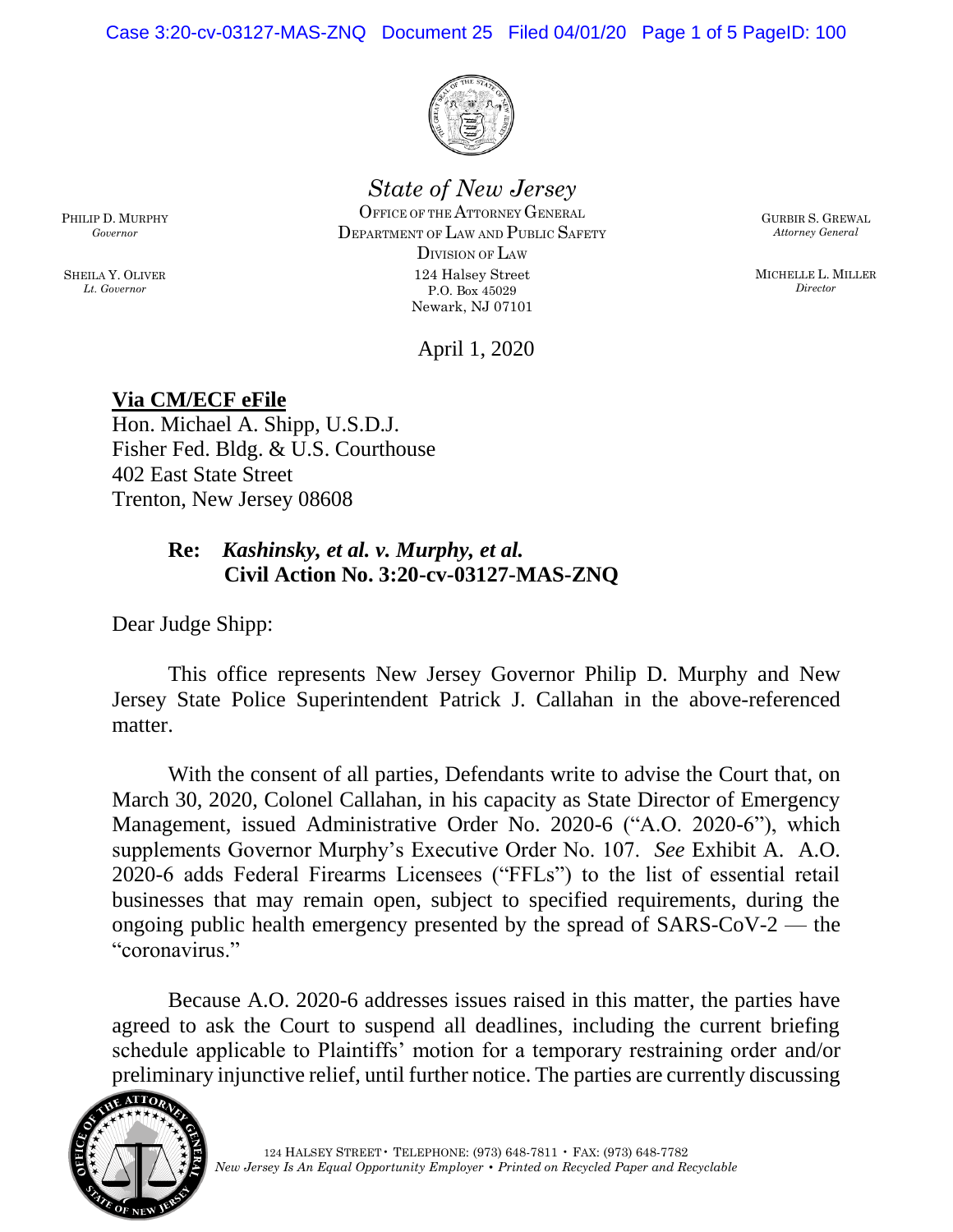the resolution of this case. We will provide the Court with an update in the near future.

Thank you for your attention to this matter.

Respectfully submitted,

GURBIR S. GREWAL ATTORNEY GENERAL OF NEW JERSEY

By: /s/ Bryan Edward Lucas Bryan Edward Lucas Deputy Attorney General

cc: Stuart M. Feinblatt, Assistant Attorney General **(Via Email & CM/ECF)** David D. Jensen, Esq. **(Via Email & CM/ECF)** Adam Kraut, Esq. **(Via Email & CM/ECF)**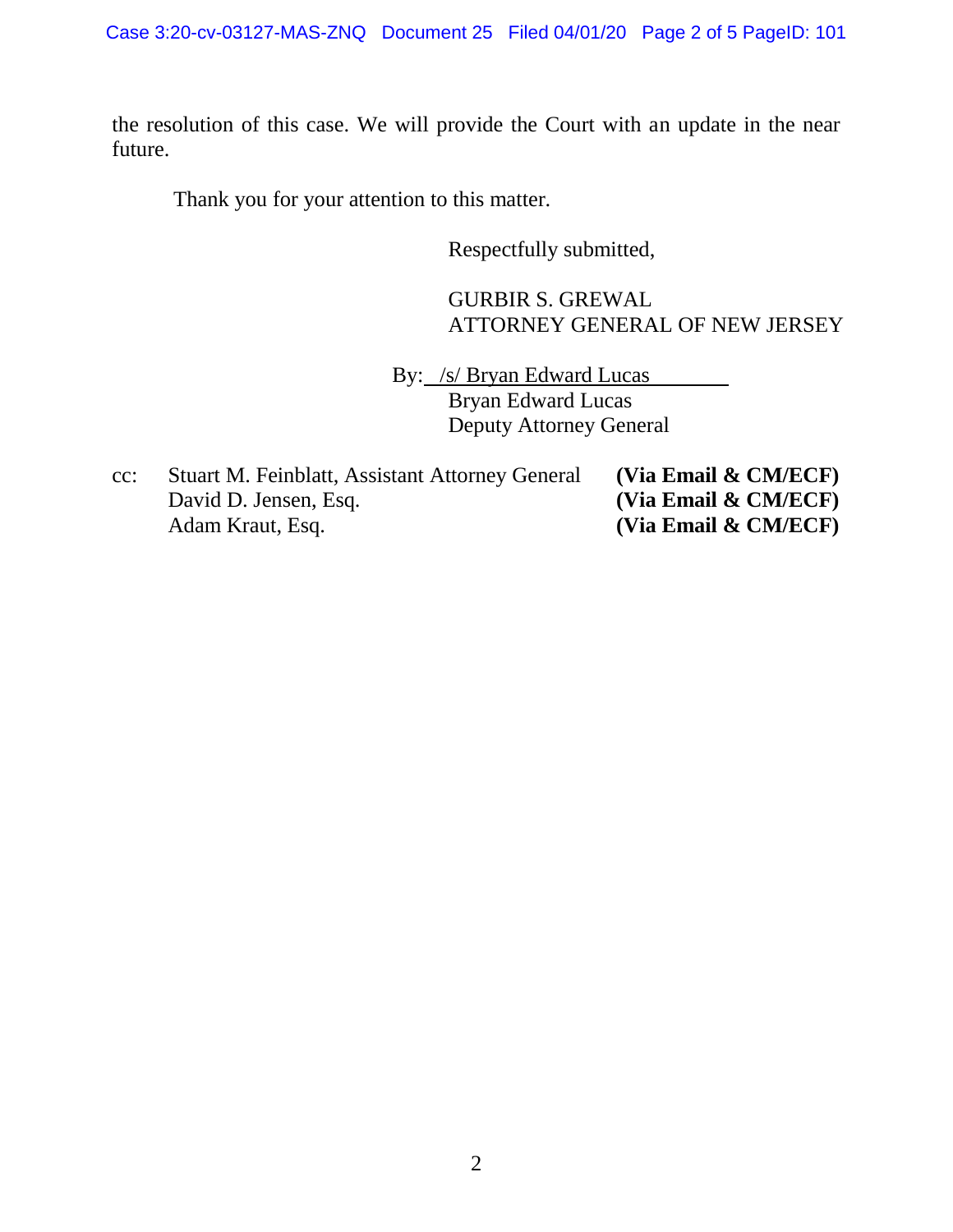# **EXHIBIT A**

Case 3:20-cv-03127-MAS-ZNQ Document 25 Filed 04/01/20 Page 3 of 5 PageID: 102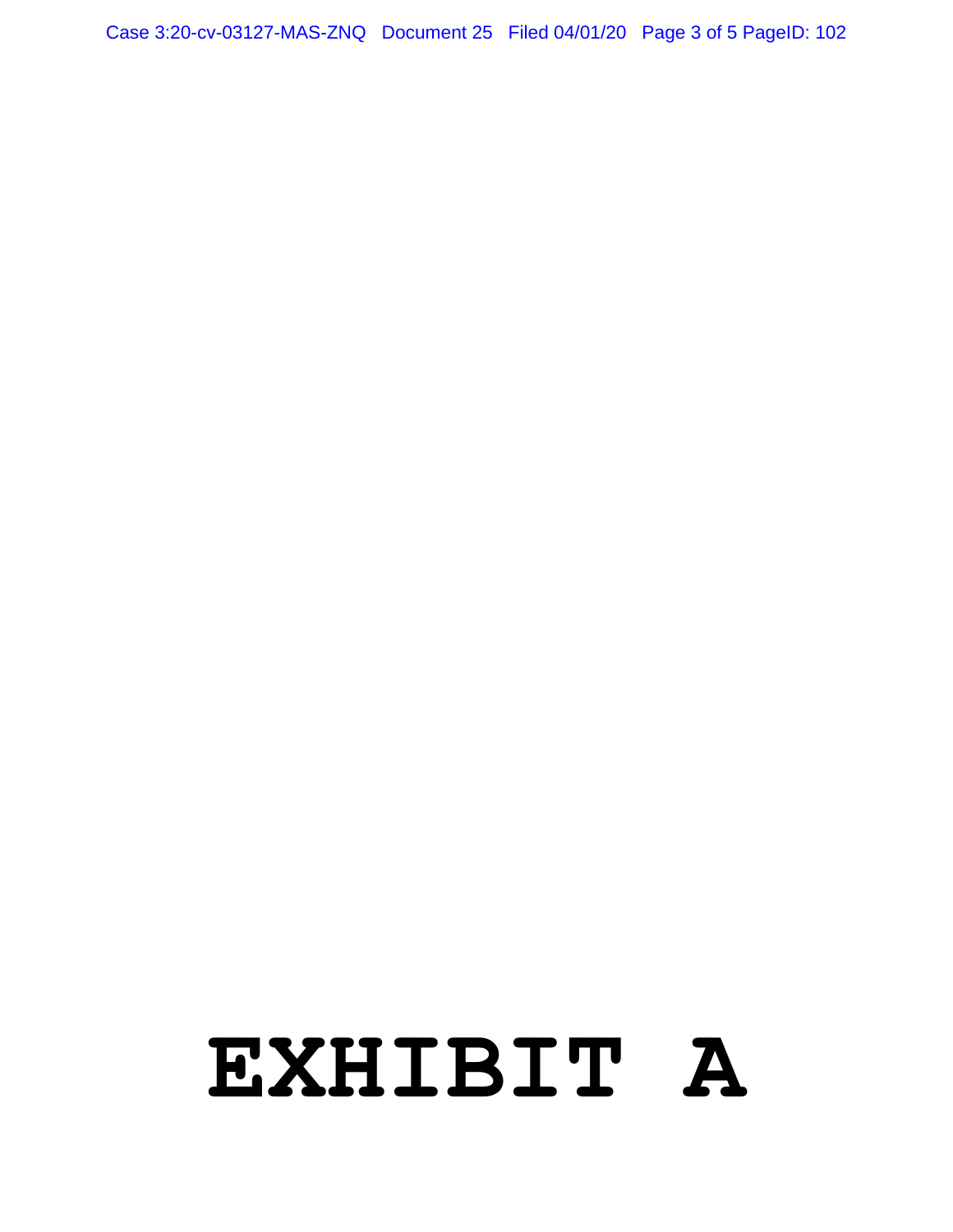#### **STATE OF NEW JERSEY** DEPARTMENT OF LAW AND PUBLIC SAFETY DIVISION OF NEW JERSEY STATE POLICE OFFICE OF EMERGENCY MANAGEMENT

#### **ADMINISTRATIVE ORDER**

#### **ESSENTIAL BUSINESSES**

#### No. 2020-6

WHEREAS, on March 9, 2020, through Executive Order No. 103, the facts and circumstances of which are adopted by reference herein, the Governor declared both a Public Health Emergency and a State of Emergency throughout the State due to the public health hazard posed by Coronavirus disease 2019 (COVID-19); and

WHEREAS, to further protect the health, safety, and welfare of New Jersey residents by, among other things, reducing the rate of community spread of COVID-19, the Governor issued Executive Order No. 107 (2020) on March 21, 2020, the facts and circumstances of which are also adopted by reference herein, which established enhanced social mitigation strategies for combatting COVID-19; and

WHEREAS, pursuant to paragraph 5 of Executive Order No. 107, the Governor prohibited the gatherings of individuals; and

WHEREAS, pursuant to paragraph 6 of Executive Order No. 107, the Governor ordered closed to the public the brick-and-mortar premises of all non-essential retail businesses but also deemed a subset of retail businesses as "essential" and permitted them to remain open, provided these businesses abide by social distancing practices to the extent practicable; and

WHEREAS, pursuant to paragraph 9 of Executive Order No. 107, the Governor ordered closed to the public all recreational and entertainment businesses; and

WHEREAS, pursuant to paragraphs 5, 6, and 9 of Executive Order No. 107, the Governor granted the State Director of Emergency Management, who is the Superintendent of State Police, the discretion to make clarifications to any of these provisions, including to make additions, amendments, clarifications, exceptions, and exclusions to the list of essential retail businesses and to the list of recreational and entertainment businesses;

NOW, THEREFORE, I, Patrick J. Callahan, State Director of Emergency Management, hereby **ORDER** as follows:

1. Individual appointments to view real estate with realtors by individuals or families shall be considered essential retail business for the purposes of paragraph 6 of Executive Order No. 7. However, open houses will be considered impermissible gatherings in accordance with paragraph 5 of Executive Order No. 107.